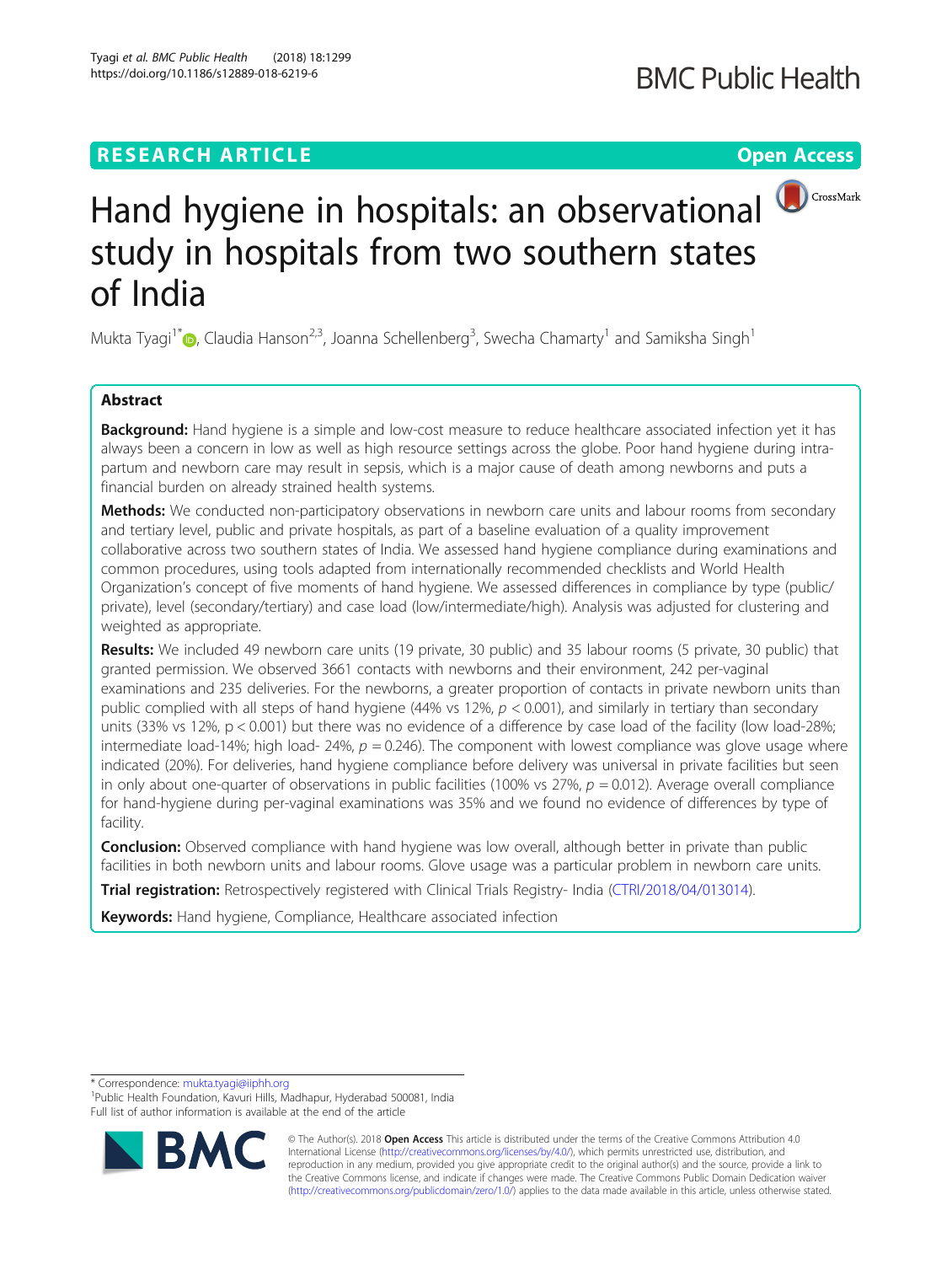## Background

Each year, hundreds of millions of patients are affected by Healthcare-Associated Infections (HAI) worldwide. An estimated 7 of every 100 hospitalized patients in developed and 10 in 100 in low and middle income countries acquire at least one healthcare associated infection causing a major mortality and financial burden on already strained health systems [[1\]](#page-8-0). Healthcare associated infections are those occurring in a patient during the process of care in a hospital or other health-care facility which was not present or incubating at the time of admission. This includes infections acquired in the hospital, but appearing after discharge, and also occupational infections among the staff of the facility [\[2](#page-8-0)]. A metanalysis conducted by World Health Organization in the year 2010 found the pooled prevalence of healthcare associated infection to be 15·5 per 100 patients [95% CI 12·6–18·9] in low and middle income countries, which is much higher than that reported in Europe (7.1 per 100 patients) and the USA (4.5 per 100 patients) [\[3](#page-8-0)]. The burden of such infections is particularly high in intensive care units for adults  $[1]$  and newborns  $[4]$  $[4]$ .

In India, there are two levels of intensive newborn care units i) Sick Newborn Care Units in secondary public-sector hospitals and ii) Newborn Intensive Care Units in medical colleges and private tertiary care. Septicaemia (a serious bloodstream infection) is the third most common cause of admissions (17%) and mortality (18%) in Sick Newborn Care Units [\[5](#page-8-0)]. The rates are higher amongst the newborns referred from other facilities ("out born") than those born and referred from the labour rooms within the facility ("inborn") [[5](#page-8-0)]. Septicaemia amongst newborns could be early onset due to transmission of infection from the mother or due to poor hygiene in labour rooms, or late onset due to infection acquired after admission in the newborn care unit.

The contaminated hands of a health care provider could be a source of infections in the admitted newborns [\[2](#page-8-0)]. Several studies emphasize the importance of hand hygiene as a simple and effective measure in reduction of such infections [[6,](#page-8-0) [7](#page-8-0)]. The World Health Organization also issued guidance for a multimodal strategy to improve hand hygiene [[2\]](#page-8-0). A systematic review of 96 studies assessed the prevalence and correlates of compliance with hand hygiene in industrialized countries. It found mean compliance of 40%, lower compliance rates in intensive care units (30–40%) than in other settings (50–60%), among physicians (32%) than nurses (48%), and before (21%) rather than after (47%) patient contact [\[8](#page-8-0)]. During our literature search, we found that there is a gap in evidence for association between hand hygiene compliance with the type of facility (public/private); level (secondary/tertiary); and work load of the facility.

This study is part of a baseline evaluation of a quality improvement intervention being implemented in secondary and tertiary care hospitals in two states of India (Andhra Pradesh and Telangana). About 14% of the deaths among inborn and 36% in out born admissions in newborn care units in these states are due to sepsis [\[5](#page-8-0)], thus we conducted an assessment to i) measure compliance for hand hygiene practices in newborn care units and labour rooms, and ii) identify the variations in hand hygiene practices by type, level and the load of the facility.

## Methods

## Setting

The study is a cross-sectional assessment and is part of a bigger evaluation of a quality improvement project. [[9](#page-8-0), [10](#page-8-0)] All 85 hospitals (public and private) with a newborn care unit (Sick Newborn Care Unit or Newborn Intensive Care Unit) in the states of Telangana and Andhra Pradesh during 2014 were selected for the intervention. Of which 25 had received intervention for more than a year before our assessment. In our study we included the remaining 60 hospitals for the baseline assessment, 25 in Telangana and 35 in Andhra Pradesh. We obtained ethics approval and permissions for the study.

The public healthcare infrastructure in rural India has been developed as a three-tier system based on the population norms  $[11]$  $[11]$  $[11]$ . The facilities included in the study were medical colleges, district hospitals, maternity and child health hospitals and area hospitals. These are secondary and tertiary care facilities in the Indian health system. We focused on newborn care units and labour room of these facilities: the health care providers working in these units constitute our study population.

#### Data collection

We used cross-sectional data collected by non-participatory observations performed from May 2016 to August 2016. We collected information on number of admissions for the last three months from the date of our visit.

We used three observation checklist tools adopted from internationally recommended checklists [\[12](#page-8-0)–[15](#page-8-0)] and utilizing the tool from the World Health Organization concept of five moments of hand hygiene to observe hand-hygiene in newborn care units and labour rooms [[12](#page-8-0)]. The five moment for hand hygiene as mentioned in WHO guidelines are before touching a patient, before clean or aseptic procedures, after risk of exposure to body fluids, after touching a patient and after touching patient surroundings. Separate tools for labour room and newborn care units were developed on an Android based application, linked to the backend server. We used Android based Lenovo tablets for data collection and upload.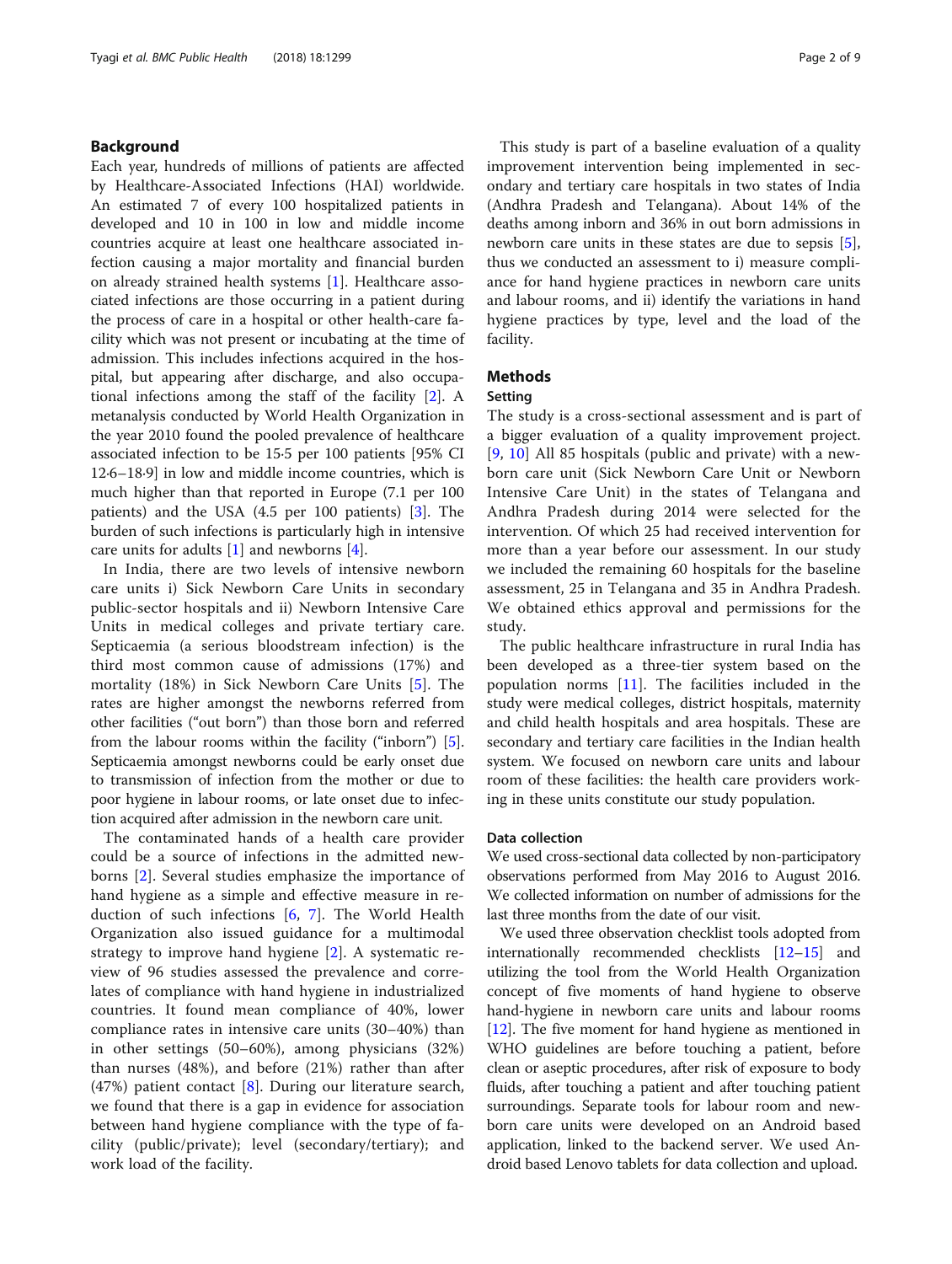The tools were pilot tested in three facilities: two medical colleges and one area hospital, at three different times: twice when we were yet to transfer the tools in mobile application and once after development of the application. The tools and functionality in the application were modified as per findings from these pilots—we fixed the number of hours for observation, simplified data recording, and incorporated drop down options and quality checks. We appointed nursing graduates as observers and trained them extensively for observations and data extraction from registers. Six teams of 4 members each- one supervisor, one field lead and two observers, one for labour room and one for newborn units, were placed in the allocated facilities for six days. In newborn care units, observers spent a minimum of 4 h and in labour rooms a minimum of 6 h every day in direct observation, as per schedule, in either of the two shifts—morning or evening. We kept a longer period of observation in labour rooms so as to be able to observe at least two to three deliveries.

In newborn care units, we observed every contact of a healthcare provider with the admitted newborn for hand hygiene practice during the observation period. The observation unit was thus a contact with the newborn or their environment. However, the number of contacts depended on the severity of sickness as the very sick may get frequent contacts with the healthcare provider. This may also be linked with level of facility where the tertiary hospitals are likely to receive very sick babies. Thus, we adjusted for potential clustering at the facility level due to this sampling method.

In the labour room, we observed 2–3 mothers for hand hygiene compliance during per-vaginal examinations and before conducting delivery, during the 6 h observation period each day. The observers were instructed to observe only one woman at a time even if there was more than one delivery being conducted simultaneously.

Collected data were saved daily and uploaded on a safe server weekly. The data was extracted in MS Excel and checked on a weekly basis. We maximised data quality using several ways: i) inbuilt skips, ranges and checks in the application ii) supervisory visits by lead researchers iii) daily reporting on the number of observations and iv) three levels of data checking exerciseby field supervisors, research assistants and senior investigator.

## Definition of outcomes and explanatory variables Types of contact

We categorized each contact as a patient touch or an environment touch. Environment contact was touching any object or furniture without having touched the patient  $[16]$  $[16]$ . This could be the health worker leaning against a bed or a maintenance activity such as changing bed linen. We categorized patient touch as invasive or non-invasive. Invasive contacts are when a contact with blood, body fluids, secretions/excretions, mucous membrane or non-intact skin is made; any other contact was considered as non-invasive [[16\]](#page-8-0).

## Compliance to hand hygiene

Compliance is measured by dividing the number of opportunities where healthcare workers performed hand hygiene following all the necessary steps that ensure interruption of germ transmission by hands (the numerator) to all observed moments when this was required (the denominator). We defined appropriate hand hygiene compliance with respect to type of contact and when all the criteria were met as mentioned in Table 1. In labour room, we only assessed the hand hygiene compliance during per-vaginal examination and delivery. We generated binary variables using the criteria.

## Types of facilities

The newborn units were stratified by load of admission based on quartiles  $\left(\langle q_1, q_1-q_3, q_1 \rangle, q_2\right)$ . Low load newborn care units have < 35 average admissions per month, medium between 36 and 110 and high load being > 110 admissions per month. Low load labour room facilities have < 67 deliveries per month, medium 67–167 and high load > 167 average deliveries per month [[17](#page-8-0)].

Facilities that provide level 2 newborn care (Special Newborn Care Units) were classified as secondary, and facilities that provide level 3 newborn care (Newborn Intensive Care Units) were considered as tertiary level care for the purpose of analysis [[18\]](#page-8-0).

#### Data analysis

We used Stata version 14 to generate cross-tabulations [[19\]](#page-8-0). We computed hand hygiene compliance in newborn care units and labour rooms using the definitions mentioned above. The data from newborn care units

**Table 1** Criteria to be met for defining hand hygiene compliance

| Type of contact               | Before the contact                                                   |                | After the contact                                                    |  |  |
|-------------------------------|----------------------------------------------------------------------|----------------|----------------------------------------------------------------------|--|--|
|                               | Hand-wash with soap and water or<br>waterless alcohol based hand rub | Wearing gloves | Hand-wash with soap and water or<br>waterless alcohol based hand rub |  |  |
| Invasive/Per-vaginal/Delivery |                                                                      |                |                                                                      |  |  |
| Non-invasive                  |                                                                      |                |                                                                      |  |  |
| Environment                   |                                                                      |                |                                                                      |  |  |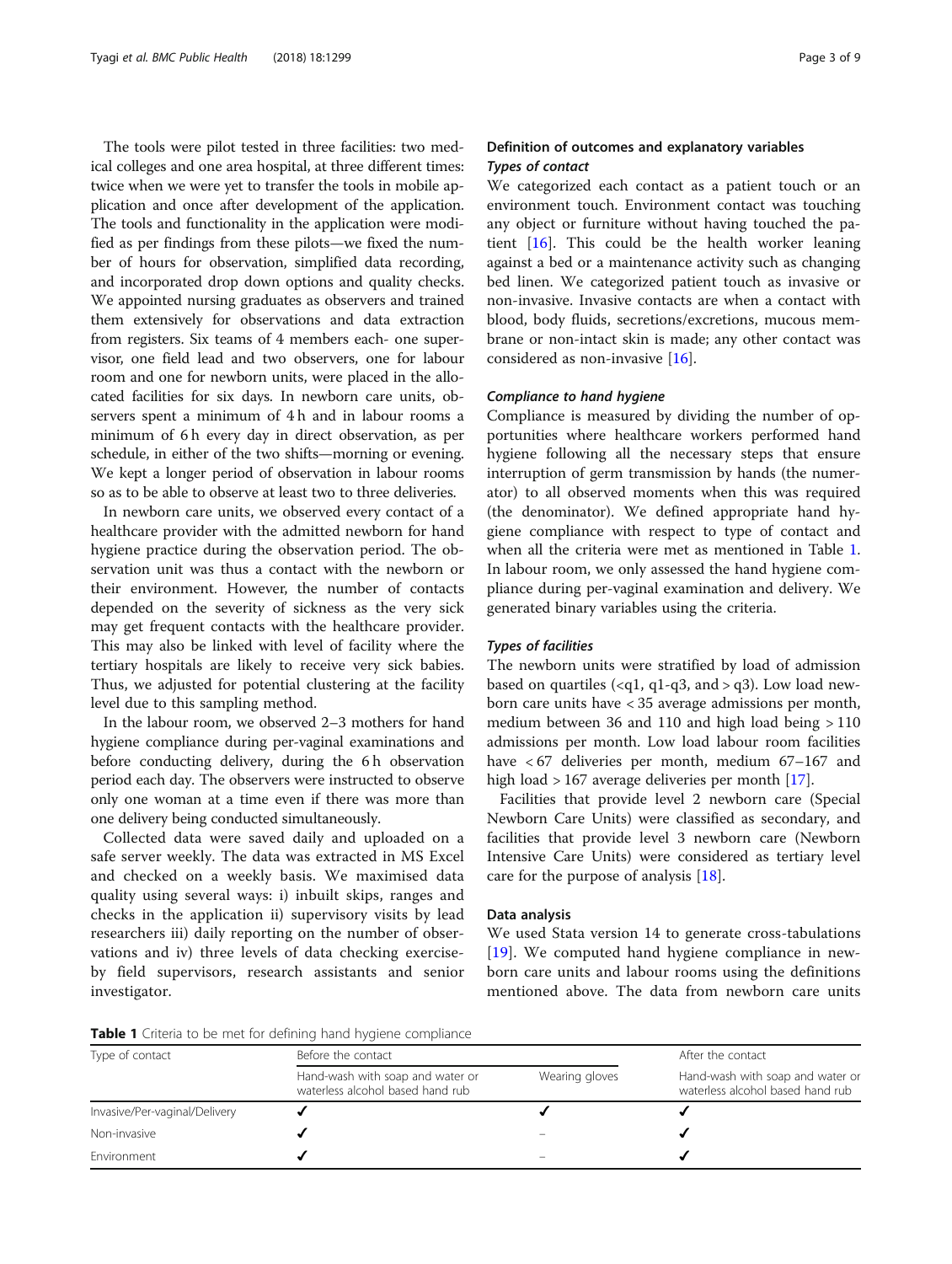was considered self-weighted because of universal inclusion of the admitted babies, but clustered with the hospital. We thus adjusted the analysis of this data for clustering while computing proportion of compliance to hand hygiene. For observations in labour room, we weighted the data set for the number of admissions in the labour room and adjusted for clustering within the selected hospital. We computed compliance proportion, confidence interval and also report stratified analysis with the type of facility (private/public), level of facility (secondary/tertiary) and load (low/medium/high). We used chi-square or Fisher's exact test at 95% confidence level to test any associations. We conducted Poisson regression analysis to test association between compliance to hand hygiene and type of facility adjusting for the level and load of the facility. For this regression analysis, we created a composite variable for level and load of facility combined, i.e. secondary-low, secondary-medium, secondary-high load, likewise tertiary-load.

## Results

## Profile of facilities

We visited a total of 60 facilities, out of which 52 gave permission for data collection. Out of these 52 facilities, twelve did not have a labour room, one did not give permission for observations and four had no case during our observation period. Therefore, we included 49 newborn care units and 35 labour rooms in our study (Fig. 1). Table [2](#page-4-0) gives the number of facilities we visited by type and load. The average number of admissions per month in newborn units (private-median 38, range 4–86; public- median 102, range 4–179) and labour rooms (private-median 58, range 16–159; public- median 157, range 19–979) was almost threefold in public facilities when compared to private. All the private facilities included in the study were tertiary care units for newborn yet none of these had a high case load.

#### Availability of hand-hygiene protocols

A hand-hygiene protocol was available in 98% of the newborn care units and 86% reported that the protocols were adopted from national or international standards (Table [3\)](#page-4-0). While 72% public facilities displayed protocols, 94% private facilities did so. A lesser percentage of public (72%), and secondary facilities (67%) displayed the protocol in comparison to private (94%) and tertiary level facilities (95%), respectively.

Hand-hygiene protocol for labour room was available in 88% of the facilities, but only 68% of the available protocols were adapted from national or international standards and 71% of potentially available protocols were displayed at a prominent place.

#### Hand-hygiene compliance in newborn care units

We observed a total of 3661 contacts with the patient and/or their environment (Table [4\)](#page-5-0). Out of the total, 3032 were direct contacts with the patients. Percentage compliance by type, level and load of facility and, component of hand-hygiene is presented in Table [4](#page-5-0).

In only 23% of the contacts, hand-hygiene compliance was followed as per the standards with marked differences between public (12%) and private facilities (44%),  $p < 0.001$ . Similarly, there was a significant difference in compliance by secondary and tertiary facilities (12 and 33%;  $p = 0.037$ ). We found no evidence of a

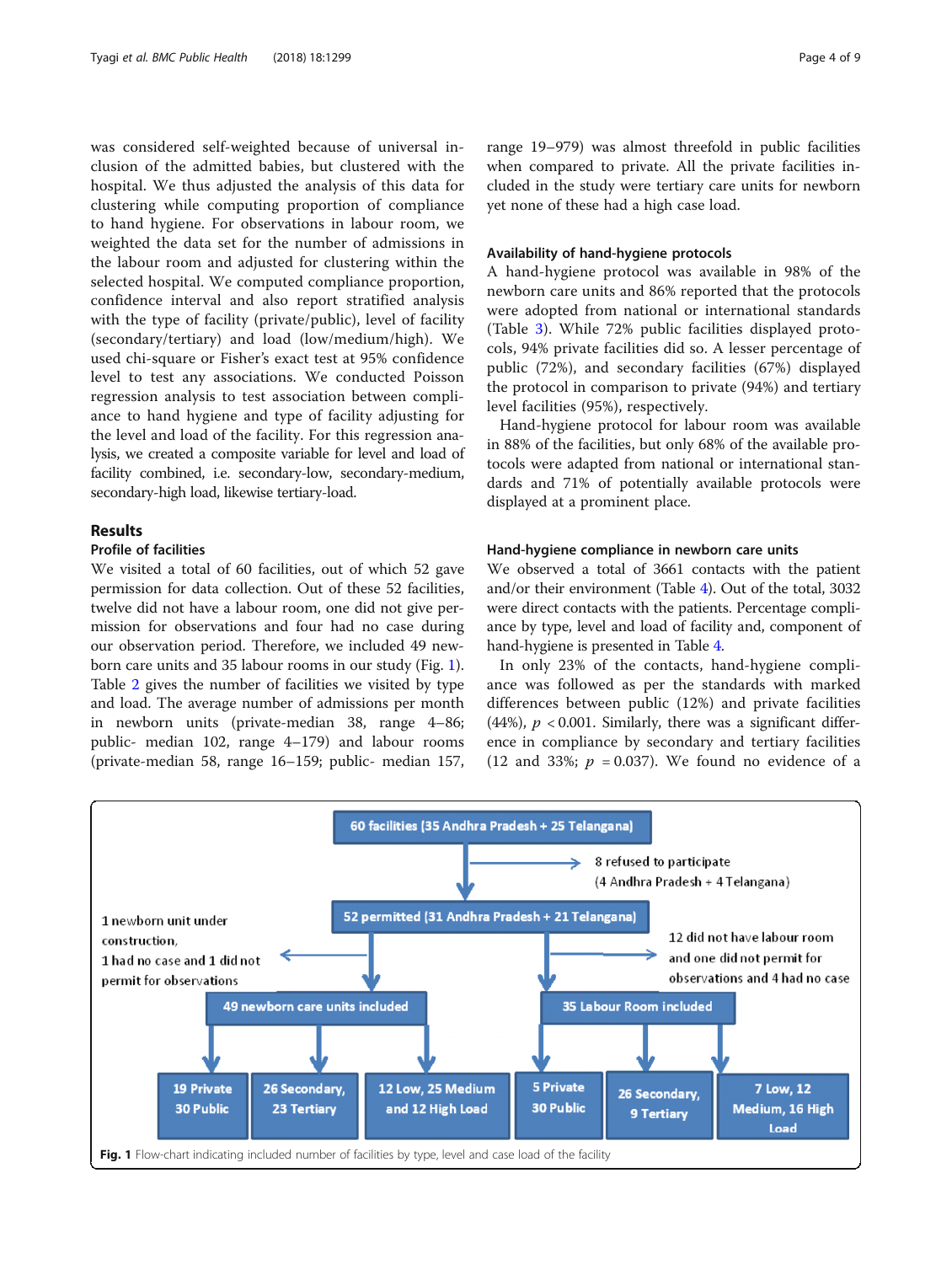<span id="page-4-0"></span>

| <b>Table 2</b> Distribution of facilities by type, level and admission<br>load for newborn care and obstetric care |              |        |                |        |
|--------------------------------------------------------------------------------------------------------------------|--------------|--------|----------------|--------|
|                                                                                                                    | Newborn Care |        | Obstetric Care |        |
| No. of facilities visited                                                                                          | Private      | Public | Private        | Public |

|                                                        | Newborn Care        |                    | Obstetric Care     |                    |
|--------------------------------------------------------|---------------------|--------------------|--------------------|--------------------|
| No. of facilities visited                              | Private<br>$N = 19$ | Public<br>$N = 30$ | Private<br>$N = 5$ | Public<br>$N = 30$ |
| Number of facilities by Level of facility <sup>a</sup> |                     |                    |                    |                    |

| Secondary |                                   | $^{(1)}$  | 26         | Λ             | 26          |
|-----------|-----------------------------------|-----------|------------|---------------|-------------|
| Tertiary  |                                   | 19        | 4          | 5             | 4           |
|           | Average admission per month       |           |            |               |             |
| Mean (SE) |                                   | 39 (5.32) | 102 (9.03) | 73 (34.88)    | 235 (40.95) |
| Median    |                                   | 38        | 102        | 58            | 157         |
| Range     |                                   | $4 - 86$  | $4 - 179$  | $16 - 159$    | 17-979      |
|           | Number of facilities by Case load |           |            |               |             |
| l ow      |                                   | 9         | 3          | $\mathcal{P}$ | 5           |
| Medium    |                                   | 10        | 15         | $\mathcal{P}$ | $10 \,$     |
| High      |                                   | Ω         | 12         |               | 15          |

<sup>a</sup>Secondary-Area Hospital, Maternity and Child Hospital, District Hospital and General Hospital, Tertiary- Government, Medical College, Private Medical College, Private Specialty/ Multi-specialty

There were no secondary level private facilities, and no high load newborn units in private facilities

difference, however, for low, medium and high load facilities (28, 14, and 24%;  $p = 0.246$ ).

Hand-hygiene compliance was better for environment contact (48%) than for patient contacts (non-invasive-21%, invasive or contact with blood or body fluids-14%). Among contacts for invasive procedures, we found better overall compliance in private than public facilities (17, 3%;  $p = 0.004$ ) and in tertiary than secondary facilities (10, 2%;  $p = 0.048$ ) (Additional file [1](#page-7-0): Table S1). We found no evidence of a difference in overall compliance during invasive procedures by load of the facility. Poor glove usage (20%) during invasive contacts was the biggest contributory factor to overall low compliance. The poorest compliance was observed in glove usage by the person performing the procedure (13%) whereas hand hygiene after a procedure by the performer was most commonly complied with (51%). Figure [2](#page-6-0) depicts the compliance to various components of hand hygiene during invasive procedures, with type, level and load of facility.

#### Hand-hygiene compliance in labour rooms

We observed 242 per-vaginal examinations during intrapartum care and 235 deliveries. Overall compliance for hand-hygiene for per-vaginal examinations was 35% (Additional file [2](#page-7-0): Table S2) and 34% for delivery (Table [5](#page-6-0)). In all the observed per-vaginal examinations and deliveries, glove usage was adhered to in all the cases. The attributing factor for a low percentage of compliance was hand wash before the procedures (38% during per-vaginal examinations during intrapartum care; 34% before delivery).

On adjusting for level and the load of the facility, we found that newborn care units in private facilities have 7.26 (5.47–9.63) times higher hand hygiene compliance than public ( $p < 0.001$ ). In labour room, private facilities have 7.09 (2.39–20.97) times higher compliance than public ( $p = 0.001$ ). However, only five private facilities had labour rooms thus power of this result is likely to be less.

## **Discussion**

We found overall hand hygiene compliance to be 23% in newborn care units, 44% in private and 12% in public facilities. Compliance was less in secondary facilities (12%) compared to tertiary facilities (33%). In labour wards, compliance for hand hygiene before conducting delivery was better in private (100%) than public (27%) while levels were similar in secondary and tertiary facilities.

| $\tilde{}$                 |             |             |             |             |             |            |             |             |  |
|----------------------------|-------------|-------------|-------------|-------------|-------------|------------|-------------|-------------|--|
|                            | Total       | Type        |             | Level       |             | Load       |             |             |  |
|                            |             | Private     | Public      | Secondary   | Tertiary    | Low        | Medium      | High        |  |
|                            | $N = 44.$ % | $N = 17, %$ | $N = 27, %$ | $N = 23, %$ | $N = 21, %$ | $N = 9, %$ | $N = 23.$ % | $N = 12, %$ |  |
| Available in newborn units | 98          | 100         | 96          | 96          | 100         | 100        | 96          | 92          |  |
| Adopted from standards     | 86          | 81          | 88          | 91          | 80          | 89         | 77          | 91          |  |
| Written guidelines         | 88          | 87          | 88          | 91          | 85          | 78         | 86          | 91          |  |
| Protocols displayed        | 81          | 94          | 72          | 67          | 95          | 89         | 77          | 73          |  |
|                            | $N = 35, %$ | $N = 5, %$  | $N = 30, %$ | $N = 26, %$ | $N = 9, \%$ | $N = 7, %$ | N-12, %     | $N = 16, %$ |  |
| Available in labour rooms  | 88          | 80          | 90          | 88          | 89          | 71         | 100         | 87          |  |
| Adopted from standards     | 68          | 50          | 71          | 74          | 50          | 20         | 83          | 71          |  |
| Written guidelines         | 64          | 75          | 63          | 61          | 75          | 80         | 75          | 50          |  |
| Protocols displayed        | 71          | 100         | 67          | 65          | 87          | 80         | 75          | 64          |  |
|                            |             |             |             |             |             |            |             |             |  |

Table 3 Percentage facilities with availability of hand hygiene protocols in newborn care units and Labour room<sup>a</sup>

N is the total number of facilities in each group

<sup>a</sup> Information not available for five facilities out of forty nine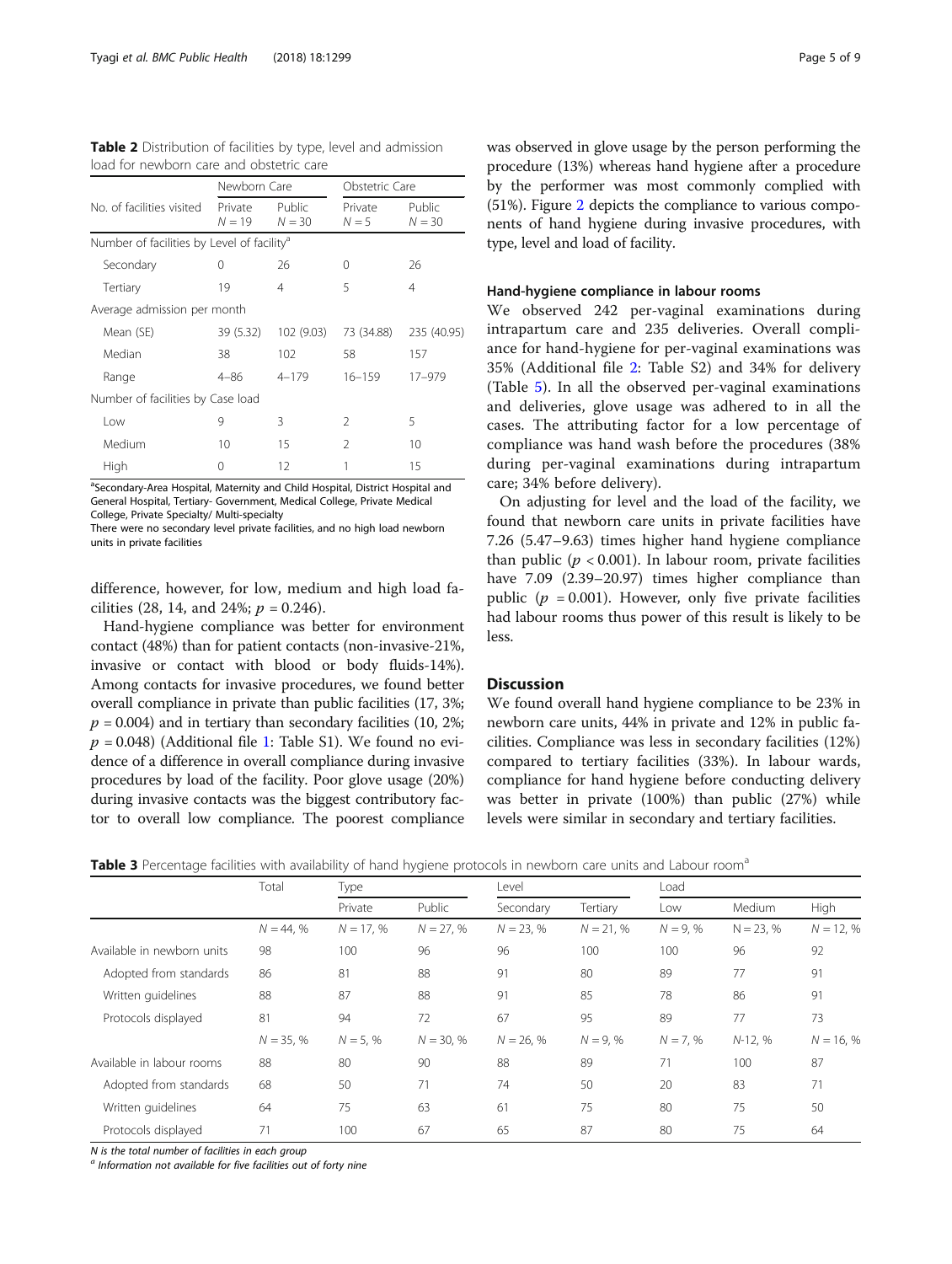|                                                                                                                                                             | TOTAL                          | Type                                                                            |                        |         | Level                   |                         |         | Load <sup>1</sup>      |                           |                         |         |
|-------------------------------------------------------------------------------------------------------------------------------------------------------------|--------------------------------|---------------------------------------------------------------------------------|------------------------|---------|-------------------------|-------------------------|---------|------------------------|---------------------------|-------------------------|---------|
|                                                                                                                                                             | COMPLIANCE<br>% [95%Cl]        | Private %<br>[95%CI]                                                            | Public %<br>$[95%$ CI] | P value | Secondary %<br>[95% CI] | Tertiary %<br>$[95%$ CI | P value | Low load %<br>[95% CI] | Medium load %<br>[95% CI] | high load %<br>[95% CI] | P value |
|                                                                                                                                                             | $N = 3661$                     | $N = 1201$                                                                      | $N = 2460$             |         | $N = 1838$              | $N = 1823$              |         | $N = 2069$             | $N = 1108$                | $N = 309$               |         |
| TOTAL COMPLIANCE %                                                                                                                                          | 23 [15-32]                     | 44 [33-56] 12 [6-26]                                                            |                        |         | $0.0001$ 12 [4-30]      | 33 [23-46]              | 0.037   | 28 [18-41]             | $14$ [5-31]               | 24 [8–53]               | 0.246   |
| Without any invasive procedure <sup>2</sup>                                                                                                                 | $n = 1556$                     | $n = 470$                                                                       | $n = 1086$             |         | $n = 801$               | $= 755$<br>Ċ            |         | $n = 660$              | $n = 698$                 | $n = 170$               |         |
| Overall compliance                                                                                                                                          | $[12 - 32]$<br>$\overline{21}$ | 45 [26-65]                                                                      | $10 [4 - 21]$          | 0.001   | $7 [3 - 18]$            | 35 [19-54]              | 0.002   | 25 [13-42]             | $13 [4 - 31]$             | 28 [8-62]               | 0.367   |
| Hand wash prior to contact                                                                                                                                  | $[31 - 59]$<br>$\overline{4}$  | 66 [37-87]                                                                      | 35.0 [21-51]           | 0.059   | 24 [13-38]              | 66 [48-81]              | 0.001   | 46 [26-68]             | 36 [19-59]                | 64 [56-72]              | 0.279   |
| Hand wash after contact                                                                                                                                     | $[28 - 51]$<br>39              | 58 [46-70]                                                                      | 30 [18-45]             | 0.005   | 24 [12-42]              | 54 [40-67]              | 0.009   | 46 [35-56]             | 25 [12-46]                | 58 [33-80]              | 0.361   |
| Contact with blood, body fluids and invasive procedures $n = 1476$                                                                                          |                                | $n = 454$                                                                       | $n = 1022$             |         | $n = 730$               | $n = 746$               |         | $n = 945$              | $n = 300$                 | $n = 105$               |         |
| Overall compliance                                                                                                                                          | $[8 - 24]$<br>$\overline{4}$   | 37 [24-53]                                                                      | $4[2-9]$               | 0.001   | $2[1-5]$                | 26 [15-41]              |         | $< 0.001$ 14 $[7-27]$  | 16 [4-45]                 | 23 [10-44]              | 0.739   |
| Hand wash prior to contact                                                                                                                                  | 37 [25-52]                     | 65 [44-82]                                                                      | 25 [14-41]             | 0.002   | 22 [9-45]               | 52 [35-70]              | 0.036   | 42 [26-59]             | 28 [10-55]                | 49 [32-66]              | 0.393   |
| Hand wash after contact                                                                                                                                     | 39 [29-50]                     | 65 [50-78]                                                                      | 27 [18-39]             | < 0.001 | 21 [11-35]              | 57 [42-70] < 0.001      |         | 40 [29-53]             | 31 [14-55]                | 64 [33-86]              | 0.265   |
| Glove usage                                                                                                                                                 | 20 [13-31]                     | 45 [29-62] 10 [5-17]                                                            |                        | 0.001   | $6[3 - 10]$             | 35 [22-51] <0.001       |         | 19 [10-32]             | 25 [9-52]                 | 45 [38-33]              | 0.192   |
| Environment contact                                                                                                                                         | $n = 629$                      | $n = 277$                                                                       | $n = 352$              |         | $= 307$<br>C            | $n = 322$               |         | $n = 464$              | $n = 110$                 | $n = 34$                |         |
| Overall compliance                                                                                                                                          | $[27 - 69]$<br>48              | 53 [31-75]                                                                      | 44 [14-78]             | 0.669   | 48 [16-82]              | 48 [26-70]              | 0.009   | 61 [38-79]             | 13 [5-26]                 | $9 [2 - 28]$            | 0.001   |
| Hand wash prior to contact                                                                                                                                  | $[42 - 79]$<br>29              | 75 [51-89]                                                                      | 53 [21-82]             | 0.278   | 57 [23-86]              | 67 [44-85]              | 0.642   | 76 [56-89]             | 20 [11-34]                | 26 [15-42]              | 0.001   |
| Hand wash after contact                                                                                                                                     | 58 [38-75]                     | 60 [37-79]                                                                      | 56 [26-82]             | 0.853   | 57 [24-85]              | 59 [38-77]              | 0.852   | 68 [46-84]             | 30 [13-55]                | 26 [13-47]              | 0.011   |
| ه د سر به است بران برای برای<br>N is the total number of observations in each group<br>المعادلة فالمستنفس والمستنقص والمتناسب<br>والمصادح المنتسب بالمستحدة |                                | والملتقي ومستحدث والمتحدث والمتحدث والمتحدث والمتحدث والمتحدث والمتحدث والمتحدث |                        |         |                         |                         |         |                        |                           |                         |         |

Table 4 Percentage compliance for hand-hygiene in newborn care units by type, level and load of facility Table 4 Percentage compliance for hand-hygiene in newborn care units by type, level and load of facility

' One hospital did not permit for collection of data on the number of datnissions for the earnoths<br>"Assuming that a) Observers were aware of the fact that gloves are required when a contact with blood, body fluids or for s Assuming that a) Observers were aware of the fact that gloves are required when a contact with blood, body fluids or for some invasive procedure is made. b) They appropriately ticked the options 1One hospital did not permit for collection of data on the number of admissions for the last three months

<span id="page-5-0"></span>Tyagi et al. BMC Public Health (2018) 18:1299 et al. 9 age 6 of 9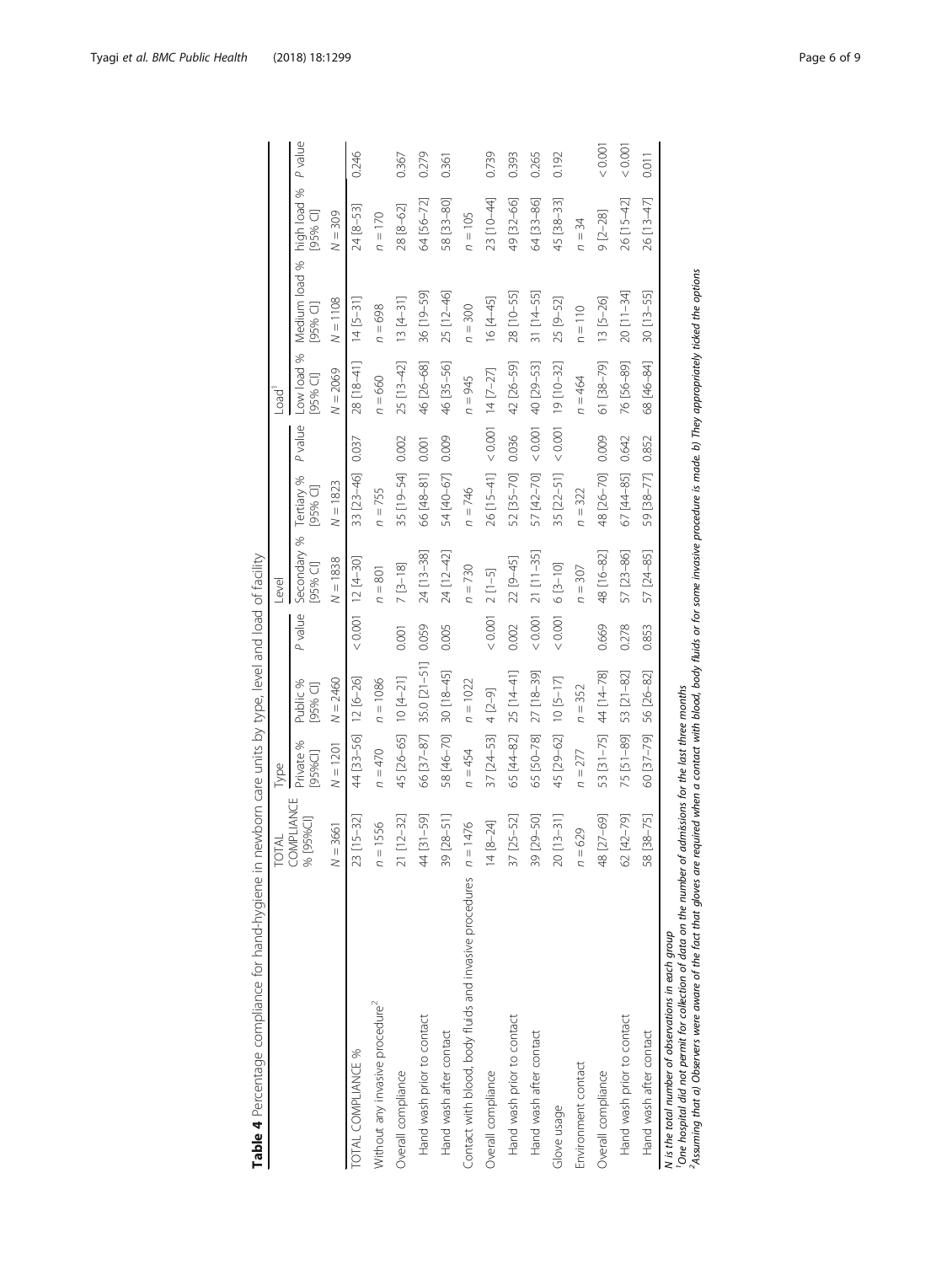<span id="page-6-0"></span>

Our finding that compliance to hand hygiene is influenced by facility ownership: better in private than public, has also been reported by a recent study conducted in China. It reported compliance in 77 private and 152 public hospitals with compliance to be significantly better in private than public (79, 67%,  $p < 0.05$ ) [\[20](#page-8-0)].

We found a compliance of 33% in tertiary newborn care facilities which is slightly lower than reported from other parts of India that reported hand hygiene compliance levels of 43% of 911 hand hygiene opportunities in Punjab in 2011 [[21\]](#page-8-0) and 46% of 15,797 observed opportunities in Delhi in 2015 [\[22](#page-8-0)]. Mortality among inborn special newborn care units admissions in year 2013–15 is 4% in Punjab, 6% in Delhi and 8% in Andhra Pradesh [\[5](#page-8-0)]. We found compliance for hand wash before conducting delivery to be 34% (2016) whereas a 2012 pilot study in one sub-district hospital in Karnataka observed it to be as low as 11% on 388 observations in the delivery ward during intrapartum care [\[23](#page-8-0)]. The states included in the current study are, like Karnataka, part of southern India and are very similar in health indicators. In the year 2014, the health ministry launched the Indian

Table 5 Percentage compliance for hand-hygiene during delivery by type, level and load of facility, % [95% Confidence Interval]

|                              | <b>TOTAL</b>      | Type                  |                      |           | Level                   |                        |           | Load                   |                           |                         |           |
|------------------------------|-------------------|-----------------------|----------------------|-----------|-------------------------|------------------------|-----------|------------------------|---------------------------|-------------------------|-----------|
|                              | <b>COMPLIANCE</b> | Private.<br>% [95%CI] | Public.<br>% [95%CI] | $P$ value | Secondary,<br>% [95%CI] | Tertiary,<br>% [95%CI] | $P$ value | Low load.<br>% [95%CI] | Medium load,<br>% [95%CI] | high load,<br>% [95%CI] | $P$ value |
|                              | $N = 235$         | $N = 8$               | $N = 227$            |           | $N = 194$               | $N = 41$               |           | $N = 11$               | $N = 173$<br>$N = 51$     |                         |           |
| <b>TOTAL</b><br>compliance   | 34 [20-51]        | 100                   | 27 [14-45]           | 0.012     | 29 [15-49]              | 51 [20-81]             | 0.259     | 47 [14-82]             | 43 [19-71]                | 23 [8-49]               | 0.403     |
| Hand-wash<br>before delivery | 34 [20-51]        | 100                   | 27 [14-45]           | 0.011     | 29 [15-49]              | 51 [20-81]             | 0.259     | 47 [14-82]             | 43 [19-71]                | 23 [8-49]               | 0.403     |
| Wore gloves                  | 100               | 100                   | 100                  |           | 100                     | 100                    |           | 100                    | 100                       | 100                     |           |

N is the total number of observations in each group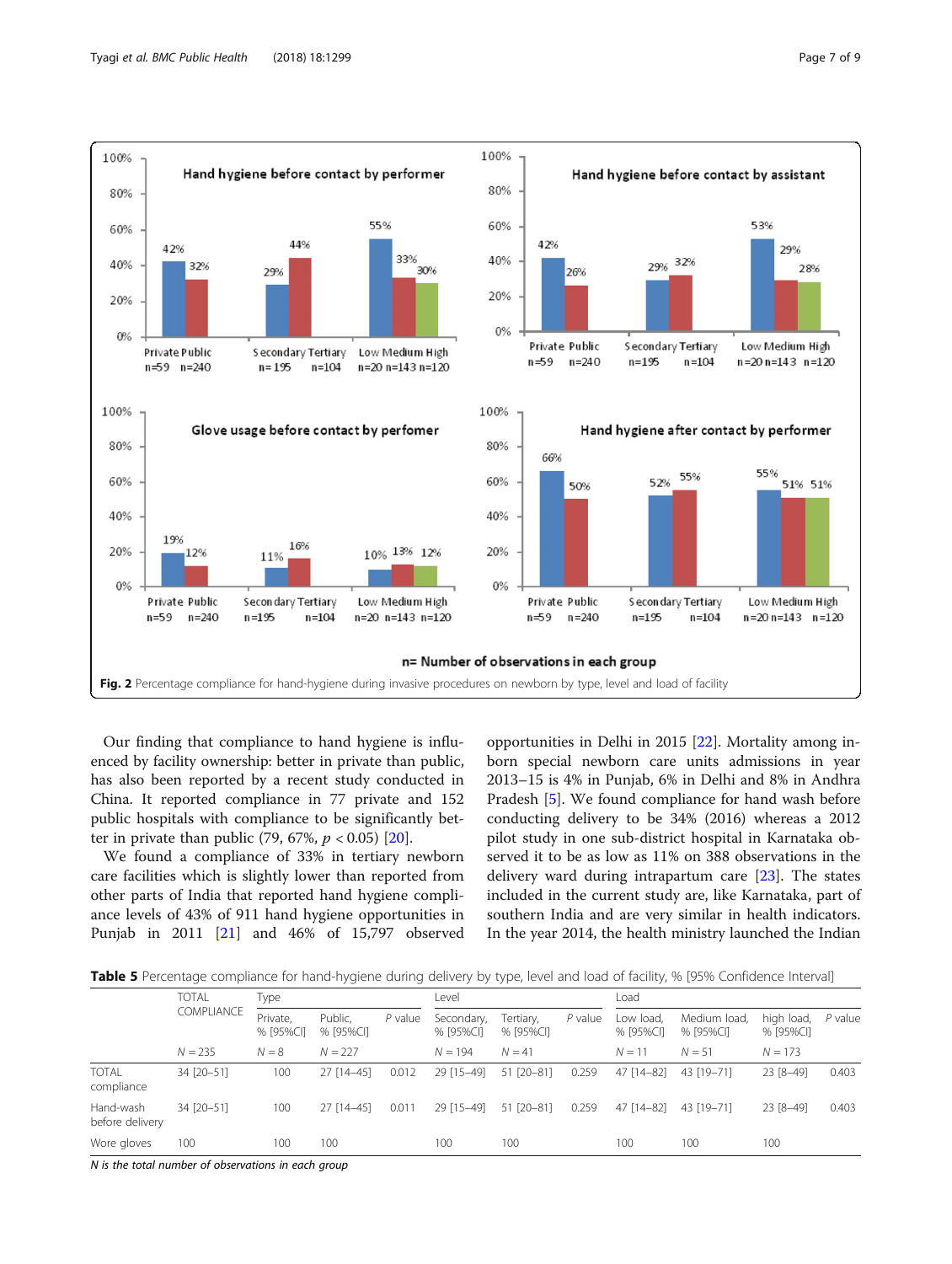<span id="page-7-0"></span>New Born Action Plan [\[24](#page-8-0)] that laid increased focus on hand-washing with soap and water during birth practices. This could have influenced the better hand hygiene compliance in our study from 2016 compared to that from Karnataka in 2012. In a 2016 study from Rajasthan where primary health care facilities were also included, the hand hygiene compliance during childbirth was 2% in 240 observed cases at baseline [\[25](#page-8-0)] which is very low in comparison to our study (34%) that included only secondary and tertiary level facilities.

Poor hand hygiene adherence has long been a concern not only in low [\[17](#page-8-0), [20](#page-8-0), [21](#page-8-0), [25\]](#page-8-0) but also in high resource settings across the globe  $[8, 26]$  $[8, 26]$  $[8, 26]$  $[8, 26]$  $[8, 26]$ . Hand hygiene compliance is reported as ranging from 8 to 39% in Sub-Saharan African countries [[27](#page-8-0)–[29\]](#page-8-0). The studies from Asian countries report compliance to be ranging between 18 and 46% [[20](#page-8-0), [30,](#page-8-0) [31](#page-8-0)]. A systematic review of ninety-six studies from industrialized countries reported median compliance rates for intensive care units to be in the range of 30–40% [[8\]](#page-8-0).

Many studies and reports have identified factors affecting compliance. Knowledge of hand hygiene practice, training, availability of essential logistics for maintaining hand hygiene and knowledge of presence of infection prevention committees are the factors that influence hand hygiene compliance [\[20](#page-8-0), [32](#page-8-0)–[34\]](#page-8-0) . High workload was mentioned as one of the reasons for non-compliance by 38% of 100 health workers in a study conducted in Pune [\[35](#page-8-0)], while another study conducted in a Delhi pediatric intensive care unit observed 100 hand hygiene sessions and reported a decrease in compliance with increased workload [\[36](#page-8-0)]. In our study, we did not find any significant variation by load of the facility.

To the best of our knowledge, this study is the first to assess the hand hygiene compliance focused on different characteristics of the facilities in a large number of Indian hospitals. We used direct observation for assessment of hand-hygiene compliance as recommended by WHO [\[16](#page-8-0)]. We observed hand hygiene during various shifts spread over six days so that the Hawthorne effect [[37\]](#page-8-0) is likely to be minimized. We did extensive training of observers to maximise data quality. There were a few limitations to our study. We missed the opportunity to record hand hygiene after delivery as the health worker got involved in multiple activities post childbirth and we failed to track that. We did not collect data on hand-hygiene-related knowledge and attitude of health care workers and on the availability of the logistics and infrastructure required for hand hygiene. We also did not record the cadre of healthcare worker (physician/ nurse/ward staff) making the contact.

Several interventions have been tested to improve handhygiene compliance in different settings [\[22,](#page-8-0) [38](#page-8-0)–[40\]](#page-8-0). A quality improvement initiative has already been initiated in a set of our study hospitals. We plan to conduct another assessment towards the end of intervention to study the effect.

## **Conclusions**

This study provides evidence that hand hygiene compliance was low in newborn care units and during intrapartum care in labour rooms from the two states. Compliance is poorer in public hospitals in both the newborn care units and labour rooms compared to private hospitals. In newborn care units, glove usage was the least followed step. Improving the availability and display of written hand hygiene protocols; supervision and feedback; and quality improvement initiatives could be useful methods to improve compliance.

## Additional files

[Additional file 1:](https://doi.org/10.1186/s12889-018-6219-6) Table S1. Percentage compliance for hand-hygiene during invasive procedures on newborn by type, level and load of facility. N is the total number of observations in each group. <sup>1</sup>One hospital dia not permit for collection of data on the number of admissions for the last three months. <sup>2</sup> Person performing the procedure. <sup>3</sup> Person assisting performer in the procedure. (DOCX 50 kb)

[Additional file 2:](https://doi.org/10.1186/s12889-018-6219-6) Table S2. Percentage compliance for hand-hygiene during per-vaginal examinations by type, level and load of facility. N is the total number of observations in each group. <sup>1</sup>One hospital did not permit for collection of data on the number of admissions for the last three months (DOCX 50 kb)

#### Abbreviations

WHO: World Health Organization

#### Acknowledgments

Not applicable

#### Funding

This study is funded by the Children's Investment Fund Foundation (CIFF). The funder has no role in the study design, data collection and management, or the analysis plan.

#### Availability of data and materials

This data is part of an ongoing study, and will be made available in 2019.

#### Authors' contributions

JS, CH, SS and MT conceptualized the study. SS, MT and SC developed study tools and supervised data collection. MT conducted the analysis and wrote the first draft, with inputs from SS and CH. SC helped in data management and preliminary analysis. All authors contributed in subsequent revisions. All authors read and approved the final manuscript.

#### Trial status

The trial has been registered with Clinical Trials Registry- India (CTRI). The registration number for the trial is CTRI/2018/04/013014.

#### Ethics approval and consent to participate

The ethics approval was obtained for the main study from the ethics committee of Indian Institute of Public Health-Hyderabad (IIPHH/TRCIEC/064/ 2015) and LSHTM (LSHTM Ethics Ref:10358). We obtained permission from state administration and sought written consent from the facility superintendents before starting observations. We did not record any identifier information of observed health workers or the patients. We ensured that the observers did not interfere with the procedures or interact with health-care providers during observation.